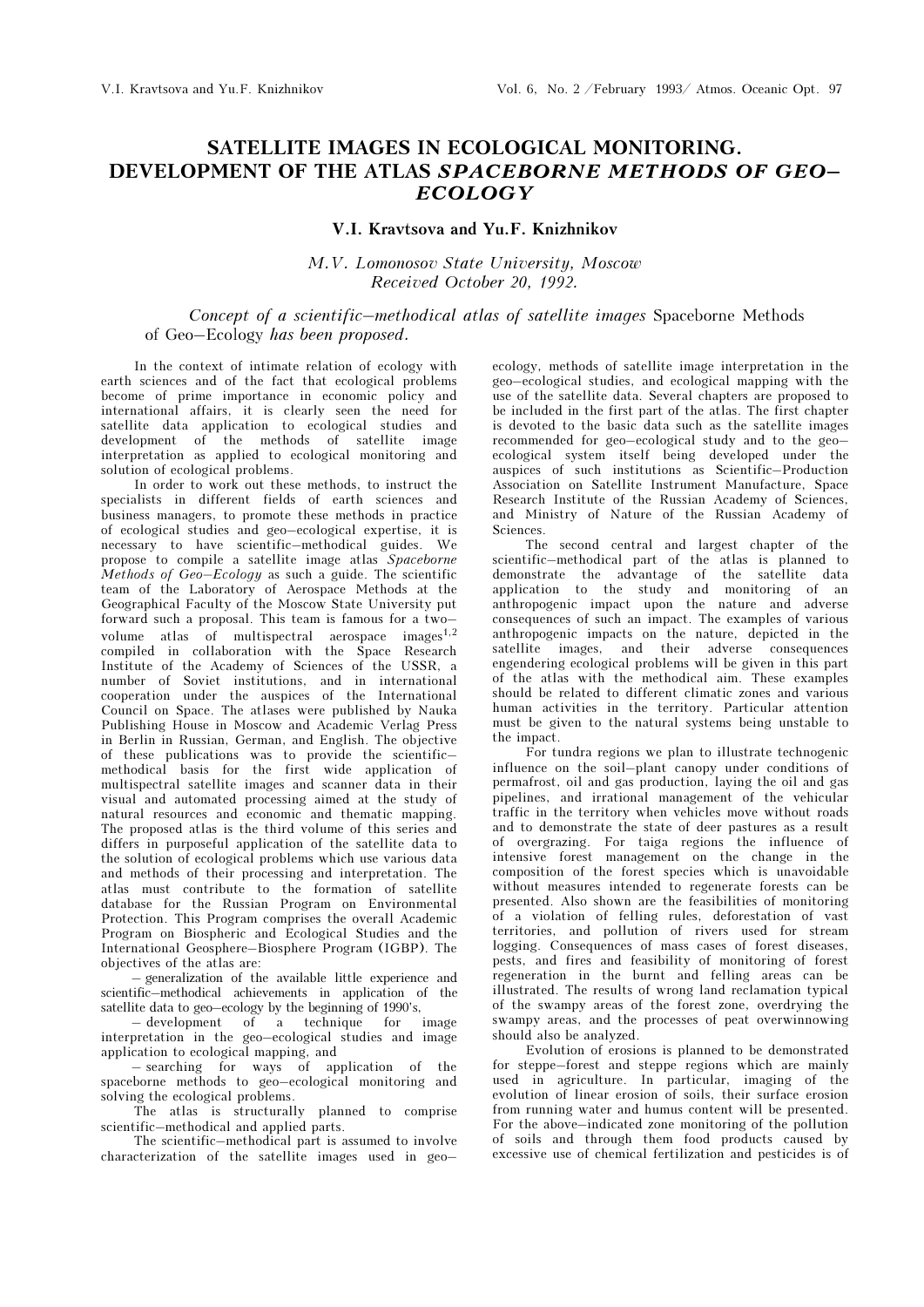extraordinary importance. However, the space research cannot provide for such a monitoring. Another important problem is to monitor the degree of filling of small water reservoirs, ponds, and basins and to monitor the quality of their waters, because they characterize the landscape of a steppe zone where precipitation are scarce. Satellite images can also be used to monitor such parameters as water turbidity, degree of filling of water basins, and their eutrophication therefore they are planned to be identified in the atlas.

In dry steppe and semi–desert regions a feasibility of monitoring of soil deflation and dust storms should be characterized. For regions of pastoral farming application (semi–desert and desert pastures) we plan to image the pasture digression as a result of overgrazing, formation of abrading spots near wells and devastated tracks of driving cattle, evolution of deflation and then formation of eolian relief in the areas left without vegetation and in poor soils due to overgrazing, vehicular traffic, and mining and exploitation of mineral deposits. Such processes as secondary salinization of soils as a result of irrigation water discharge and swamping and salinization of soils due to water leakage from irrigation canals are planned to be analyzed from the images. Other consequences of irrigation activity having an effect on the adjacent areas are typical of these regions, namely, intake of water storages of the main water arteries for irrigation needs, transformation of rivers into drying water streams, inland water basins suffering from complete or partial deprivation of river discharges feeding these basins and hence their drying, desertification of the bare surfaces of bottoms with their subsequent transformation into solonchak deserts, evolution of deflation and transfer of salts, etc. In the mountain regions the images should be applied to identify the spontaneous natural disasters both endogenous (such as seismic activities, earthquakes, and volcanism) and exogenous (first of all, avalanchers and mud flows, landslips, and stone and rock falls), as well as to determine the dependence of their activity on an anthropogenic impact.

In addition to this totality of adverse processes caused by an anthropogenic impact in different climatic zones with typical human activities it is also required to image the intensive anthropogenic (mainly industrial) activity being as though azonic but manifested variously under conditions of different climatic zones. Some of these processes are associated with exploitation of the territory itself as a resource. That is most typical of mining industry. These are stripping works including the formation of quarries, spoil heaps, and tailing dumps of ore–dressing plants that destroy completely the landscapes existed there before and call for recultivation of these territories in the course of or after open–cast mining, filling up the tailing dumps, and spoil heap formation. These are also underground mining activities whose intensive development engenders the problems associated with ground subsidence, occurrence of underground stream, groundwater pollution or change in groundwater level. These are the system of oil wells and pipeline–collectors inevitably affecting the state of a soil–plant canopy. The problems associated with the creation of the water reservoirs for needs of hydraulic power engineering should also be referred to the above– discussed problems. In particular, they are the change in banks and water quality of water storage reservoirs, the formation of a special microclimate, and the effect of a groundwater table rise on the temperature regime of rivers, on vegetation of adjacent territories, and on evolution of abrasion and erosion processes.

Since the ecological problems are most acute in large industrial cities, we plan to image, on the one hand, the main types of ecological situations in heavily populated areas and city agglomerations, on the other, the new recreation zones and territories.

Analysis of the ecological problems of different climatic zones and azonic landscapes as well as the above–given considerations motivate the incorporation of about 40 ecologically important scenarios into the discussed chapter of the scientific–methodical part of the atlas. Within the framework of these scenarios we would characterize the main ecologically hazardous types of an anthropogenic impact on the nature, formulate the interpreting criteria for the impact of such types, and recommend a technique for their visual and automated interpretation.

The third chapter of the scientific–methodical part of the atlas should be devoted to the problems of ecological mapping from satellite images. It is planned to include different types of ecological maps from the reference maps of both crisis ecological state and maps of general ecological situation of the entire country to the mid– and large–scale maps of individual ecologically hazardous regions with an analysis of the situation and recommendations for its normalization. Since for regions with different climatic and economic conditions the content of such maps is different, there is a good reason to give the examples of such maps for the territories of different types.

The second part of the atlas is applied and devoted to a solution of specific global, regional, and local ecological problems. It must comprise the results of analysis of an ecological situation from the images, mapping of the situation, and the examples of satellite data application to both the state description and solution of the arising problems. Consideration of these problems illustrating the natural system degradation at different hierarchical levels calls for the images of different scales and resolutions.

Today, when humanity concentrates its serious attention on our home –– the Earth, it is of particular importance to demonstrate the examples and feasibilities of satellite data application to the study of the global ecological problems.

Consideration of the problems concerning an anthropogenic impact on the Earth as on the system as a whole leads to a conclusion that it is necessary to include in the atlas the data on the following subjects: reduction of living matter on the Earth (including the problems of deforestation and desertification), monitoring of the living matter level and its distribution over the ocean, pollution of the atmosphere and water, destruction of the protective ozone layer, and dynamics of the land fund of the planet.

For global problems only the problem of assessment of their state by individual examples can be posed in the atlas but for regional ecological problems this is insufficient. With the help of satellite images and results of their interpretation, the feature peculiar to the acute problems arising in individual regions should be determined and the possible ways out of the examined situation, variants of the problem solution, ecologic prediction for various types of human activity in a territory, as well as some examples of geo–ecological expertise of individual projects should be illustrated. Thus an active and constructive geographical approach rather than the descriptive one should be realized in this chapter. Such "hot" points of the country as the Aral sea, Kalmyk, Baikal lake, the region of Baikal–Amur Main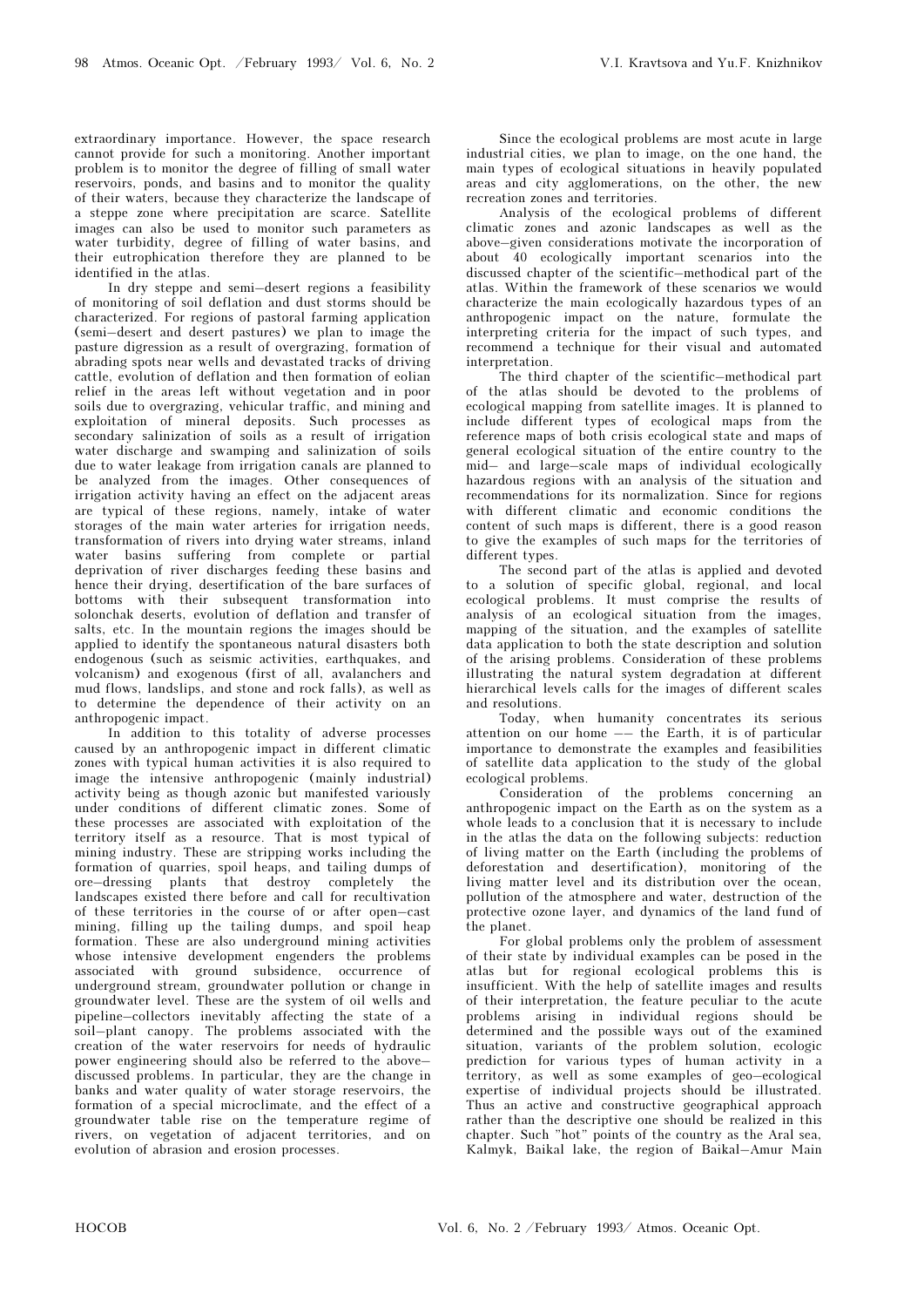Line (BAML), Western Siberia, northern regions of petroleum production and industrial project, Moscow agglomeration, etc. should be considered as examples.

The examples of the problems arising in the regions of operation of the individual industrial complexes of mining enterprises, metallurgical plants, heat–and–power stations, etc. can be given as the local problems. There is no need to cover all the ecologically stressed regions in the atlas, it is sufficient to consider several typical examples; however, by way of these examples the real benefit of satellite data application to the ecological state assessment and recommendations for improving this situation should be illustrated.

In conclusion of the applied part of the atlas it is expedient to consider not only a negative human impact on nature but also positive examples of human life and activity being in harmony with nature, its truly rational exploitation, "ecologization" of the human economic activity by means of its blending into a landscape and formation of optimal agricultural–landscape systems. Here it is pertinent to demonstrate the feasibility of application to environmental protection, in particular, for organization and control over reservations, national parks, and other territories under protection.

At present the work on several series of pages of the atlas related mainly to the second applied part has been completed.

The ecological problems associated with desertification are considered by the examples of the Near–Aral sea region and Kalmyk.

A series of pages devoted to the Near–Aral sea region encompasses an assessment of the ecological state of the vast area influenced by the Aral sea. A series consisting of four maps on a 1:8 M scale was compiled from satellite images of the Kyzylkum desert obtained by E.V. Glushko. It comprises the maps of the landscapes and desertifications (the latter identifies the types of desertification and relief changes, surface runoff of groundwater, and plant canopy $\overline{)}$  as well as the maps indicating the degree of desertification with recommendations for its prevention.

The map of the geo–ecological assessment of the landscape state completes this series.

Further, analogous maps were compiled to a 1:2.5 M scale for the coastal regions of the Aral sea. The map of the sourth Near–Aral sea region with the Amu–Darya delta is compiled to a scale of 1:1.5 M. It comprises geo– ecological assessment of landscape changes and characterizes classes and degrees of changes and their prevailing type and evolution. A series of satellite images (obtained from onboard the "Kosmos" satellites at different times) is presented for the lower part of the Amu–Darya delta to a scale of 1:1 M while for the entire delta and its individual sections clearly depicting the changes occurred there  $-$  to a scale of 1:0.2 M. For 1978 and 1988 P.R. Reimov has compiled the maps of the state of hydrogenous ecosystems which are most strongly influenced by the sea level changes and flooding of a territory as well as the map depicting the dynamics of such systems within the span of ten years to a scale of 1:1 M. For one of the delta sections in the region of Dautkil' lake the evolution of ecological systems were analyzed in detail from the images obtained in 1982, 1984, and 1986 to a scale of 1:0.2 M and the corresponding maps indicating the dynamics of these ecosystems and feasibilities of routine monitoring of their state from satellite images were constructed.

The second region illustrating the application of satellite data to the study of desertification processes is Kalmyk. On the first pages of this series compiled from

the data obtained by I.A. Trofimov the map of Kalmyk land used for farming (to a scale of 1:2 M) and indication of desertification processes associated with each type of human activity are presented. A series of the fragments of satellite images (to a scale of 1:0.2 M) displays the main factors and types of desertification as a consequence of the human activity being a source of deflation, pastoral digression, dust storms engendered by ploughing of sandy areas, sand winnowing, strewing of roads and buildings with sand, land desertification caused by irrational reclamation, and salinization of water meadows in the course of water–engineering works.

The feasibilities of application of the images obtained at different times to monitoring of the desertification processes are illustrated by the examples of sand winnowing dynamics studied from these images including their automated processing. In connection with photogenic reclamation of coastal solonchak regions, their dynamics is also illustrated. Based on the mapping of the lands used for farming and the current status of desertification (such maps characterize the degree, processes, and factors of desertification), its hazard is assessed, i.e., 20–30 year prediction is given in two variants: for the present regime of farming and for rational use and improvement of lands. Such series of prognostic maps were compiled for the section of the Central Chernozem Plain to a scale of 1:0.15 M and for the entire Kalmyk to a scale of 1:14 M. The special series of pages is devoted to the assessment of the state and monitoring of the dynamics of the meadow lands which hold the major value for the animal husbandry in this arid area.

Another ecological problem that develops into the global one along with desertification is deforestation. In this connection a series of pages devoted to the study of forest dynamics derived on the basis of comparison of the present satellite images with old maps is included into the atlas. The satellite images obtained in winter, when forest margins stand out clearly against a background of snowed–up areas without forests, are used for this purpose. The data on a number of reference regions of the European territory of our country are presented.

The forest dynamics within the span of 40 years are studied in the Kostroma region (by way of comparing the satellite images with general topographic maps) while for Novgorod, Vologda, Verkhne–Kamsk, Moscow–Oksk, Bryansk, Udmurt, Chuvash, and Mordovian regions such investigations were performed using a 10–verst (35000 feet) map which was constructed by the Corps of Military Topographers in the last century and spans one hundred years.

The special technique of comparison of the data obtained at different times with the use of a computer was developed for these investigations and included in the atlas. The results of investigations in the form of a series of maps of forest dynamics indicate a complicated opposite changes. For example, the appearance of new forest areas (true, they are usually occupied by secondary forests with low productivity) along with substantial deforestation of large areas is typical of several regions, especially in connection with the consequences of the war and abandonment of agricultural lands. A forest distruction by fires, timber felling, entoparasites, and agricultural and industrial production is characterized by the examples of Siberian forests in Krasnoyarskii Krai.

The work has begun on a series of pages related to a technogenic impact on the nature of northern regions which can be characterized by the examples of Kolsk peninsular and Noril'sk region. A special series of pages is devoted to a snow–cover pollution in urban territories